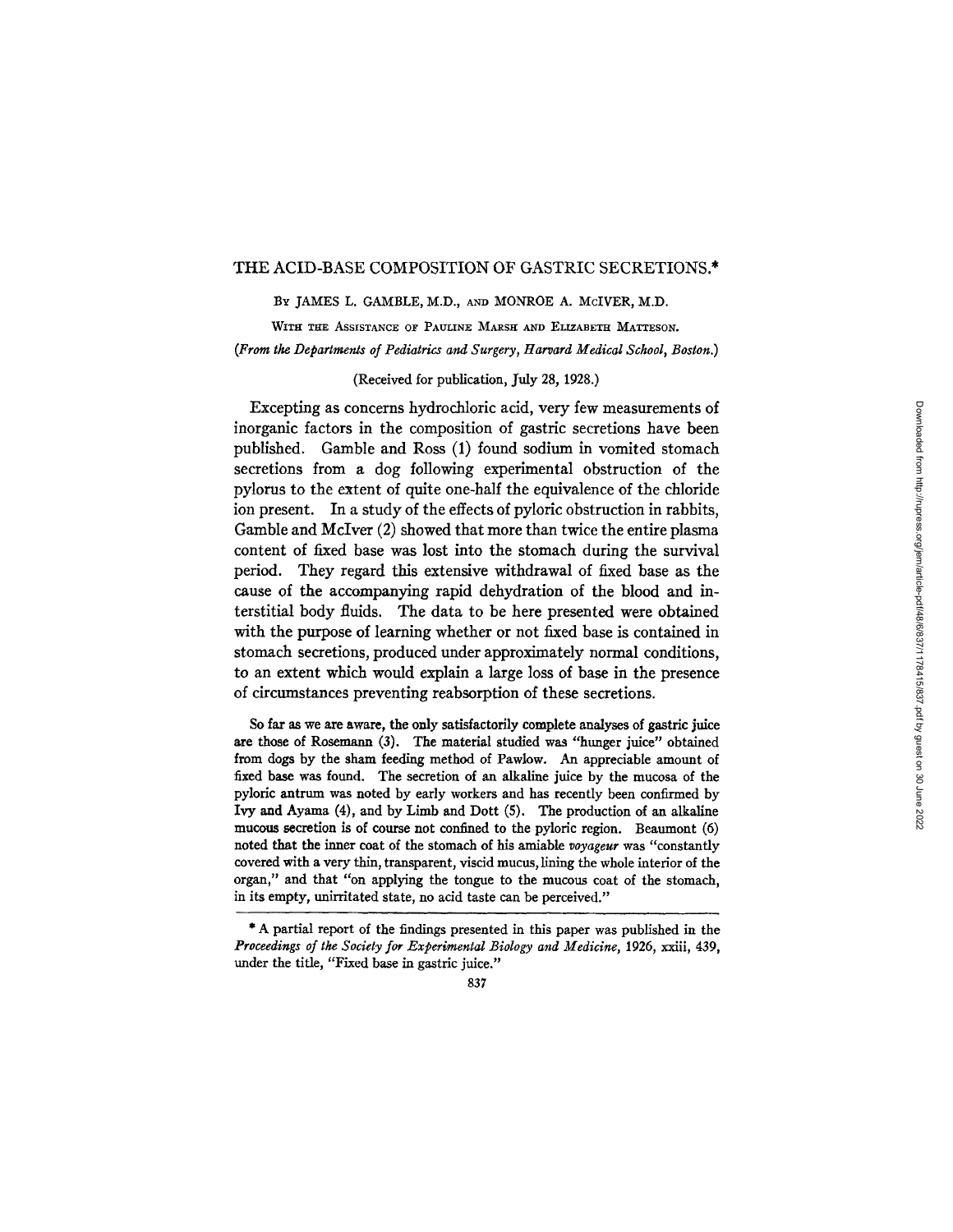The animals used in our experiments were cats. The secretions analyzed were obtained from isolated pouches constructed in the fundic and pyloric regions of the stomach. The animals were operated under ether anesthesia with aseptic technic. During the recovery period, they were cared for in warm, well bedded cages. The pouches were provided with external fistulae and were found to retain secretions entering them until removed by catheterization. The greater part of the material studied was obtained from an animal in which a pouch of the Heidenhain type had been established in the fundus of the stomach. Samples of juice were taken from this pouch over a period of 2 months, the animal remaining in an excellent state of nutrition and apparently suffering no discomfort.

### *Chemical Methods Used.*

*Total fixed base,* Fiske (8); *chlorides,* Fiske (9); *inorganic phosphate,* Fiske and Subbarow (10); *potassium and calcium,* Tisdall and Kramer (i1). *Sodium* was taken as total fixed base-(potassium plus calcium). The magnesium factor in total fixed base, which according to the measurements of Rosemann (3) is relatively minute, was disregarded. *Nitrogen* was determined by the micro Kjeldahl method of Folin and Denis (12).

The secretions obtained from the pouch during active digestion of food in the stomach were colorless and water-clear. It was found that if the pouch was well drained of these secretions no material could be obtained from it by subsequent catheterization after intervals of fasting. Evidently the secretion of the resting mucosa did not accumulate sufficiently to permit obtaining a sample for analysis. The existence of this secretion could however be made clearly evident by allowing juice produced after ingestion of food to remain in the pouch past the period of active digestion in the stomach. This juice, on being withdrawn, instead of being water-clear always showed a faint but definite white cloudiness, and on analysis a relatively extensive gain in organic material and in fixed base was found. In Table I are given the results of analyses of three large specimens of secretions taken from the pouch at differing intervals after ingestion of food. Each specimen was composed of a number of separate collections of juice. The table also contains Rosemann's data from pooled collections of "hunger juice" from a dog. As may be seen in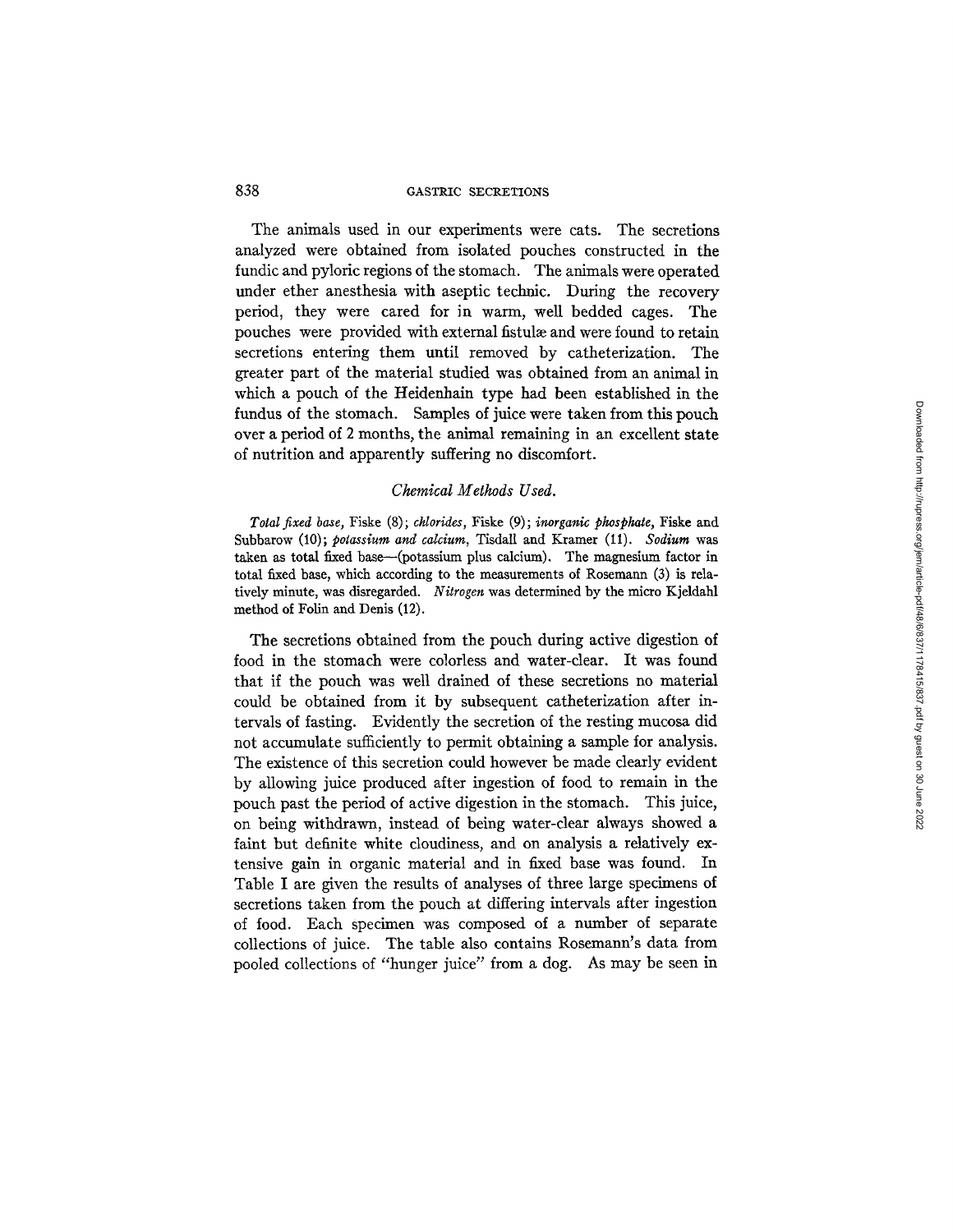the table, the inorganic factors in the juice collected during active digestion of food in the stomach (Specimen 1) correspond closely with the values found by Rosemann for "hunger juice" in the dog. In the specimens composed of juice allowed to remain in the pouch after completion of active gastric function (Specimens 2 and 3) relatively much larger amounts of organic material and of fixed base were measured. This finding together with the change in the physical

#### TABLE I.

Data from Secretions Taken from Isolated Pouch in Gastric Fundus of Cat and *Rosemann's Data for "Hunger Juice" from a Dog.* 

|                                         |       | Specimen 1<br>2-4 hrs. after<br>food.<br>Water-clear | Specimen 2<br>8-12 hrs. after<br>food. Faint<br>milkiness | Specimen 3<br>18 hrs. after<br>food. Moderate<br>milkiness | Hunger juice<br>from dog.<br>Rosemann |
|-----------------------------------------|-------|------------------------------------------------------|-----------------------------------------------------------|------------------------------------------------------------|---------------------------------------|
|                                         |       | gm. per 100 cc.                                      | gm. per 100 cc.                                           | gm. per 100 cc.                                            | gm. per 100 cc.                       |
| Dried substance                         |       | 0.169                                                | 0.282                                                     | 0.649                                                      | 0.387                                 |
| Ash                                     |       | 0.121                                                | 0.179                                                     | 0.384                                                      | 0.131                                 |
| Organic substance                       |       | 0.048                                                | 0.103                                                     | 0.265                                                      | 0.256                                 |
| Nitrogen                                |       | 0.010                                                | 0.018                                                     | 0.041                                                      |                                       |
| Protein $(N \times 6.25)$               |       | 0.063                                                | 0.113                                                     | 0.256                                                      |                                       |
|                                         |       |                                                      |                                                           |                                                            |                                       |
|                                         | CI    | 0.588                                                | 0.574                                                     | 0.552                                                      | 0.630                                 |
|                                         | P     | 0.00016                                              | 0.00019                                                   | 0.00055                                                    | 0.00027                               |
| Inorganic                               | Na    | 0.028                                                | 0.045                                                     | 0.128                                                      | 0.022                                 |
| substances                              | ĸ     | 0.045                                                | 0.053                                                     | 0.053                                                      | 0.037                                 |
|                                         | Ca    | 0.0106                                               | 0.0057                                                    | 0.0041                                                     | 0.00015                               |
|                                         | Total | 0.672                                                | 0.678                                                     | 0.781                                                      | 0.689                                 |
| Organic $+$ inorganic sub-<br>. stances |       | 0.720                                                | 0.781                                                     | 1.003                                                      | 0.945                                 |

appearance of the specimens from water-clear to "faint" and "moderate" milkiness would seem definitely to indicate admixture of the mucous secretion of the resting mucosa with the acid juice from the fundic glands. The increase of fixed base, it may be noted, is composed of sodium, the values for potassium remaining approximately stationary.

In Table II are given measurements of chloride ion, of fixed base and in a few instances of potassium obtained from single collections of juice from the pouch. The first two groups of measurements are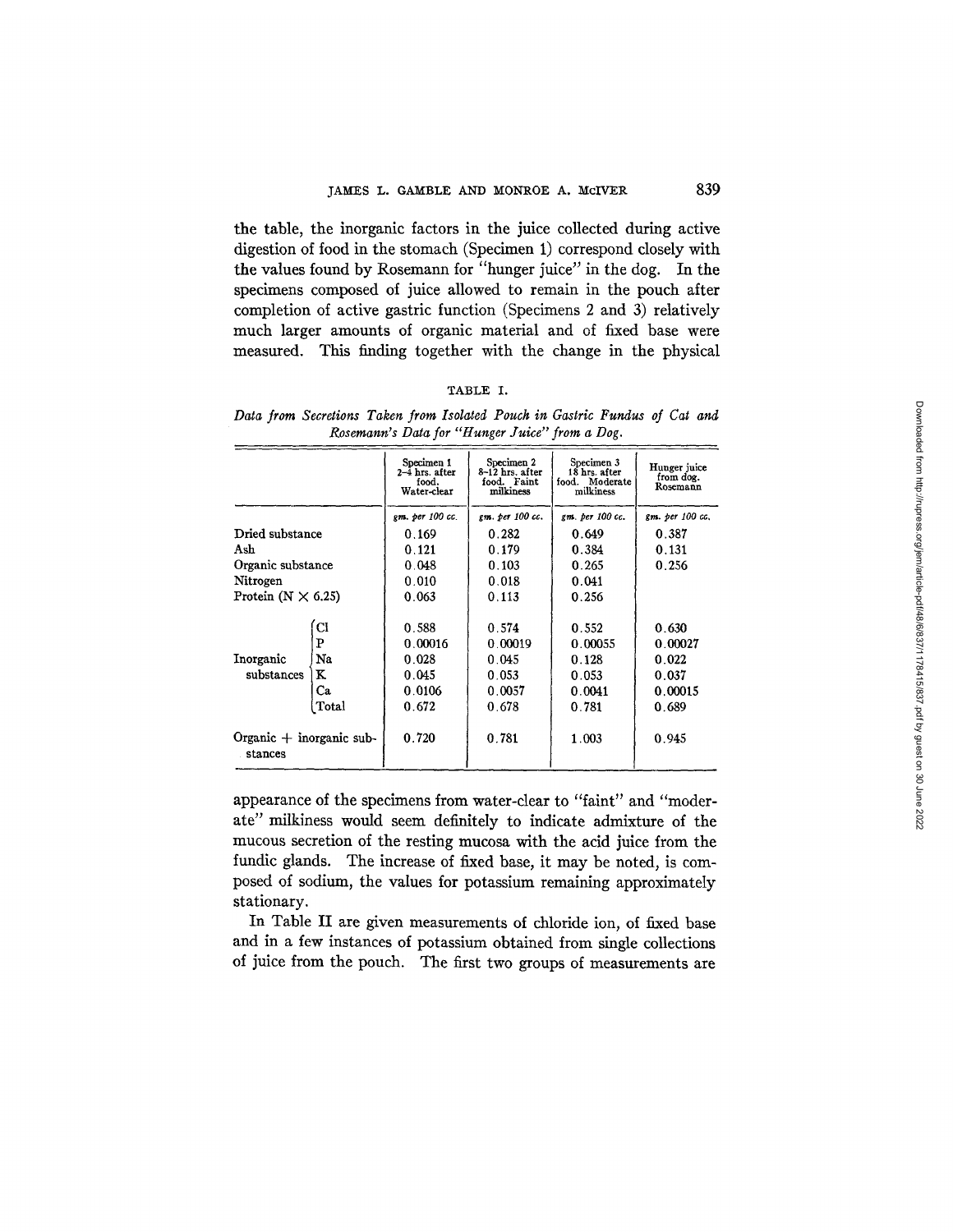# TABLE II.

*Data from Secretions Taken from Fundic Pouch of the Heidenhain Type.* 

| Specimen<br>No.         | Food                                                          | Interval<br>after food | Volume           | Cl'       | $\mathbf{B}$ | $\mathbf{H}^{\bullet}$              | $\mathbf{K}^*$ |
|-------------------------|---------------------------------------------------------------|------------------------|------------------|-----------|--------------|-------------------------------------|----------------|
|                         |                                                               |                        |                  | cc. 0.1 N | cc. 0.1 N    | cc. 0.1 N                           | cc. 0.1 N      |
|                         |                                                               | hrs.                   | cc.              |           |              | per 100 cc. per 100 cc. per 100 cc. | per 100 cc.    |
| 1                       | Meat                                                          | 1                      | 2                | 160       | 22           | 138                                 |                |
| $\overline{\mathbf{c}}$ | $\overline{\mathbf{a}}$                                       | $\overline{2}$         | 7                | 166       | 17           | 149                                 |                |
| $\overline{\mathbf{3}}$ | $\overline{\mathbf{a}}$                                       | 3                      | 4                | 167       | 24           | 143                                 |                |
| 4                       | $\epsilon$                                                    | 6                      | 8                | 168       | 44           | 124                                 |                |
| 5                       | Fish                                                          | 1                      | 17               | 177       | 49           | 128                                 |                |
| б                       | $\epsilon$                                                    | $\overline{c}$         | 9                | 156       | 31           | 125                                 | 12.5           |
| 7                       | $\epsilon$                                                    | $\overline{2}$         | 14               | 169       | 75           | 94                                  |                |
| 8                       | $\epsilon$                                                    | 4                      | 3                | 157       | 39           | 118                                 |                |
| 9                       | $\epsilon$                                                    | 2                      | $\boldsymbol{Q}$ | 171       | 32           | 139                                 |                |
| 10                      | t t                                                           | $\overline{a}$         | 11               | 169       | 30           | 139                                 | 11.7           |
| 11                      | t t                                                           | $\overline{c}$         | 21               | 173       | 24           | 149                                 | 11.8           |
| 12                      | $\epsilon$                                                    | 4                      | 3                | 152       | 35           | 117                                 | 11.6           |
| 13                      | Milk                                                          | 4                      | 28               | 174       | 46           | 128                                 |                |
| 14                      | Bread and milk                                                | $\mathbf{2}$           | 10               | 156       | 41           | 115                                 |                |
| 15                      | $\alpha$<br>"<br>$\epsilon$                                   | 3                      | 18               | 176       | 25           | 151                                 |                |
|                         | $Average. \ldots \ldots \ldots \ldots \ldots$                 | 3.7                    | 11               | 166       | 36           | 140                                 | 12             |
| 16                      | Cream                                                         | 1                      | 3                | 161       | 49           | 112                                 |                |
| 17                      | $\epsilon$                                                    | $\overline{2}$         | 2                | 160       | 42           | 118                                 |                |
| 18                      | $\epsilon$                                                    | 3                      | $\overline{2}$   | 162       | 38           | 124                                 |                |
| 19                      | Cereal and cream                                              | 6                      | 10               | 160       | 72           | 88                                  | 14.6           |
| 20                      | $\epsilon$<br>$\overline{a}$<br>$\alpha$                      | 6                      | 14               | 162       | 77           | 85                                  | 10.4           |
| 21                      | $\overline{\mathbf{u}}$<br>$\ddot{\phantom{a}}$<br>$\epsilon$ | 8                      | 8                | 157       | 83           | 74                                  | 9.6            |
| 22                      | $\epsilon$<br>$\epsilon$<br>$\epsilon$                        | 6                      | 7                | 151       | 80           | 70                                  | 8.9            |
| 23                      | $\epsilon$<br>$\epsilon$<br>$\epsilon$                        | $\overline{c}$         | 8                | 167       | 71           | 96                                  | 10.9           |
| 24                      | Bread and water                                               | $\overline{2}$         | 4                | 165       | 65           | 100                                 |                |
| 25                      | $\epsilon$<br>$\epsilon$<br>$\epsilon$                        | 4                      | 3                | 186       | 55           | 131                                 |                |
| 26                      | $\alpha$<br>$\alpha$<br>$\epsilon$                            | $\overline{2}$         | 6                | 162       | 48           | 114                                 |                |
|                         | $Average \ldots \ldots \ldots$                                | 3.8                    | 6                | 163       | 62           | 101                                 | 11             |
| 27                      |                                                               | 18                     | 45               | 160       | 53           | 107                                 |                |
| 28                      | Morning                                                       | 18                     | 24               | 155       | 72           | 83                                  | 12.1           |
| 29                      | specimens                                                     | 18                     | 13               | 158       | 89           | 69                                  |                |
| 30                      |                                                               | 18                     | 8                | 157       | 139          | 18                                  | 15.6           |
| 31                      |                                                               | 18                     | 5                | 164       | 142          | 22                                  | 11.8           |
|                         | $Average \ldots \ldots \ldots \ldots \ldots$                  | 18                     | 19               | 159       | 99           | 60                                  | 13             |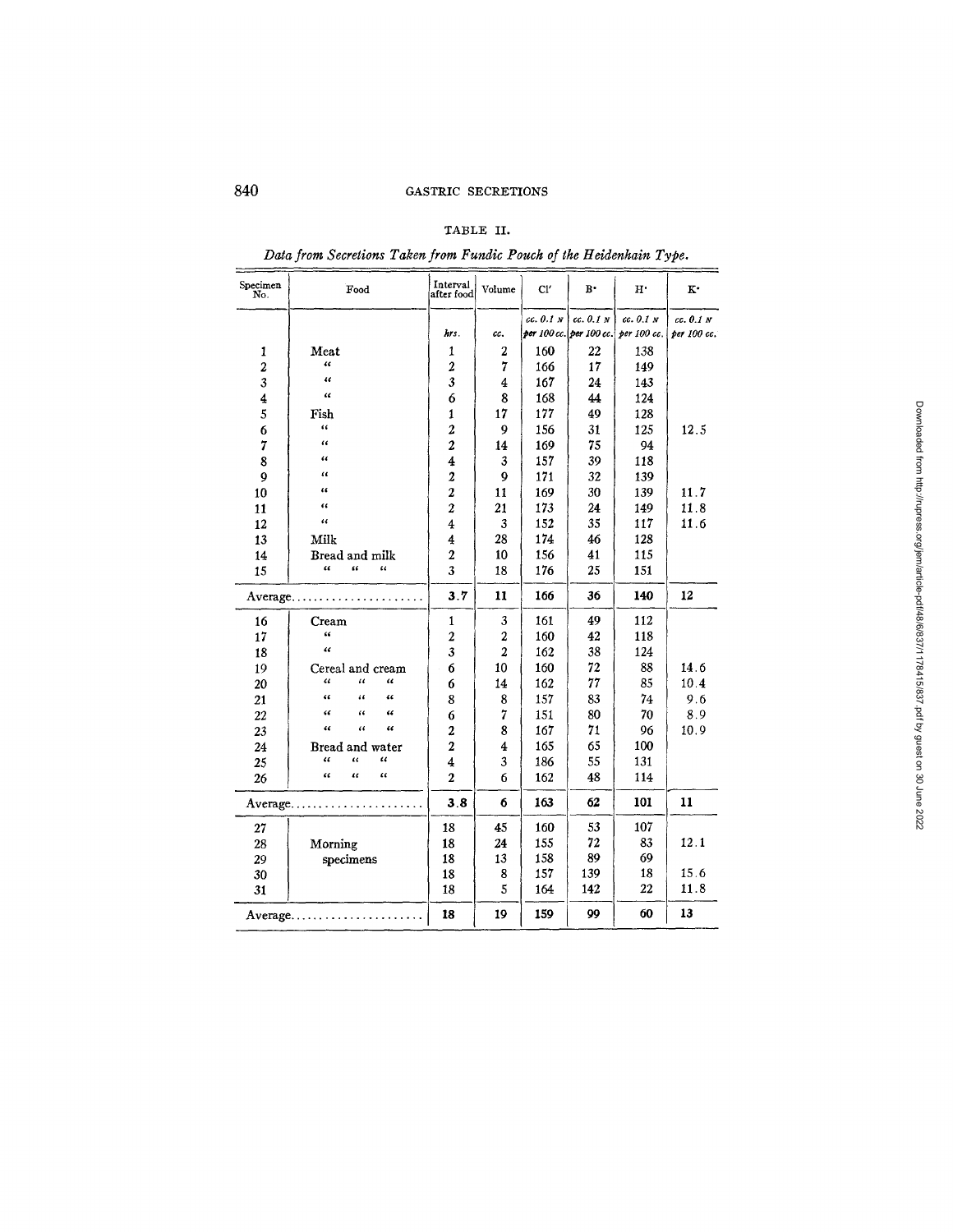from samples of juice taken from the pouch within 6 hours after ingestion of food, with the single exception that Specimen 21, was collected 8 hours after feeding. The food given the animal before collecting the samples in the first group was meat, fish or milk. These were the foods given while collecting the pooled material from which the measurements in Table I were obtained. The second group of data in Table II are from samples of juice produced following ingestion of food low in protein and without appreciable amounts of buffer salts. From the measurements of phosphate and the estimations of protein given in Table I it is evident that these anions are, as compared with chloride, present in negligible amounts. The concentration found for chloride ion minus that for fixed base will therefore closely describe the concentration of hydrogen ions. This datum, taken as CI'-B', is also given in the table. The third group of measurements in Table II are from samples of juice taken from the pouch in the morning before feeding, different amounts of food having been given the evening before.

The outstanding finding from these data is a wide range of fixed base concentration in the presence of a fairly stationary concentration for chloride ion. It is thus evident that variation in acidity of the juice as measured by concentration of hydrogen ions is referable to change in fixed base. The data in the first and second sections of the table are from samples taken from the pouch during active digestion of food in the stomach. The considerable difference in the average values for fixed base for the two groups suggests an adjustment of this factor according to the character of the ingested food. The juice produced during digestion of acid-binding foods contains appropriately less of fixed base than is found when foods low in protein and buffer salts are given. It must be noted however that the individual measurements are in both groups often wide of the average value. If the fixed base in the juice is whollyor partlyderived fromthe mucous secretion of the fundus, the collection interval used and the volume of the specimen obtained are probably factors in the extent to which fixed base is added to the juice from the fundic glands. As may be seen in the table, the intervals allowed for secretion of the specimen following ingestion of food were not uniform and also there was an unaccountable variation in the amounts of juice produced. No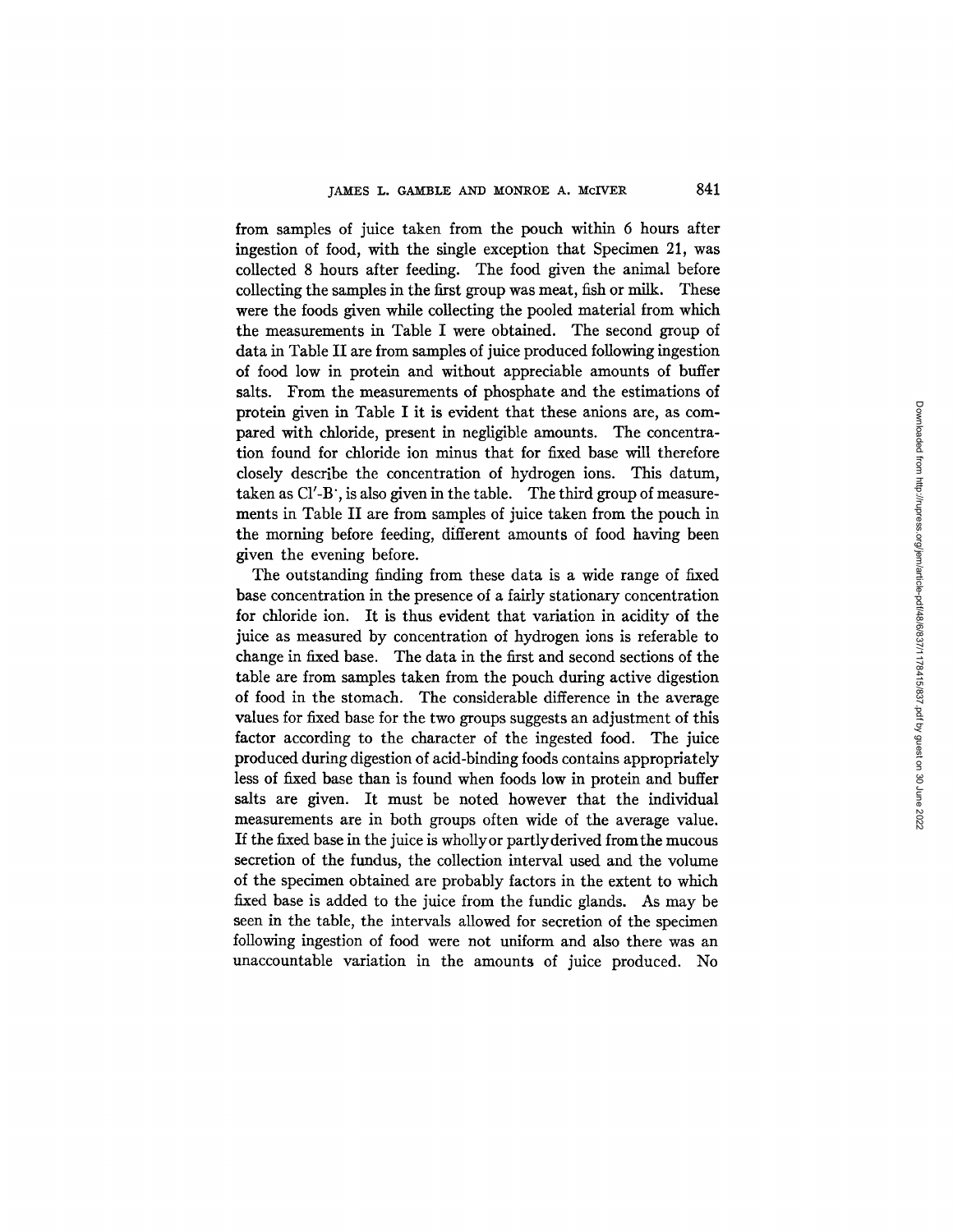regularity of relationship between these factors and the concentrations of fixed base found, can be made out from these data. By prolonging the collection period past the period of active digestion there occurs, as has already been noted, an increase of fixed base concentration. The data from the "morning specimens" given in the third section of Table II will serve to indicate that the increase of fixed base is fairly closely proportional to the size of the specimen and this finding may be taken as additional evidence that the fixed base found is, in great part at least, derived from the mucous secretion of the fundus. In Table III are given data from specimens of juice collected from the pouch during the digestion of food to which had been added a relatively

#### TABLE III.

*Data from Secretions taken from Fundic Pouch during Digestion of Food Containing Added Sodium Bicarbonae.* 

| Specimen<br>No. | Food             | Interval<br>after food | Volume       | Cl'                      | $B^*$                    | H٠                       |
|-----------------|------------------|------------------------|--------------|--------------------------|--------------------------|--------------------------|
|                 |                  | hrs.                   | cc.          | cc. 0 1 N<br>per 100 cc. | cc. 0.1 N<br>per 100 cc. | cc. 0.1 N<br>ber 100 cc. |
| 32              |                  | 2                      | 4            | 166                      | 60                       | 106                      |
| 33              | Fish, 30 gm.,    | 4                      | 8            | 166                      | 73                       | 93                       |
| 34              |                  | 6                      | 6            | 176                      | 50                       | 126                      |
| 35              | $NaHCO3$ , 2 gm. | $\mathbf{2}$           | 7            | 173                      | 53                       | 120                      |
| 36              |                  | 4                      | $\mathbf{2}$ | 158                      | 43                       | 115                      |
|                 | Average          | 3.6                    | 5            | 168                      | 56                       | 112                      |

large amount of sodium bicarbonate. As may be seen, there was no compensating increase in the acidity of juice.<sup>1</sup> The fixed base concentrations found are actually somewhat higher than when the same food without added alkali was given (first section of Table II). It is thus evident that we cannot regard the data given in the first and second sections of Table II as dependably indicating that gastric juice acidity is regulated with reference to the character of the food intake by adjustment of fixed base. The differing amounts of fixed base found are probably due to admixture in varying degree of the

1 This finding is perhaps of some clinical significance with regard to bicarbonate therapy in gastric hyperacidity in that it may be taken to indicate that sodium bicarbonate is not an aggravating stimulus.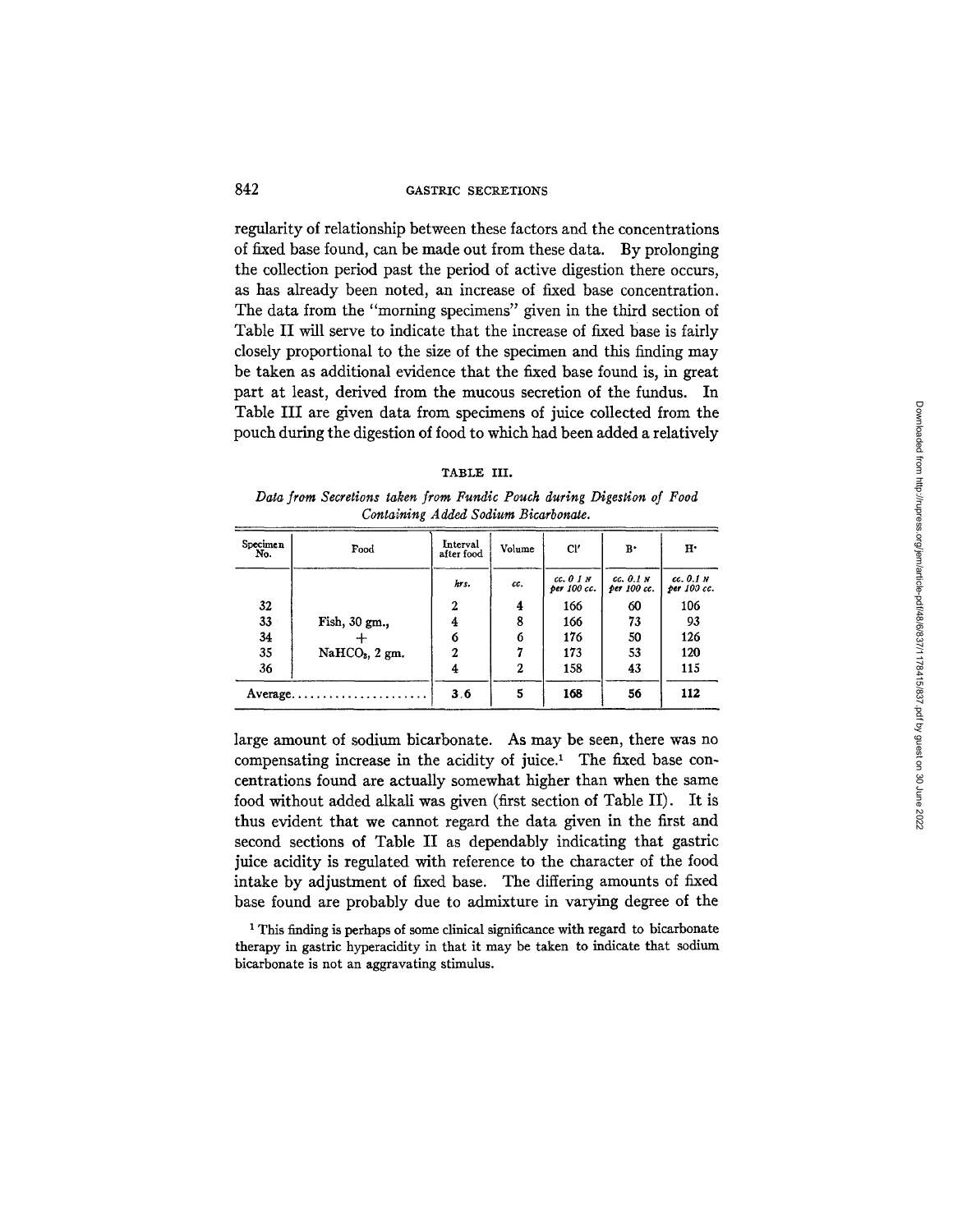mucous secretion with "true" juice. An accurate control of gastric acidity by a regulated mixing of these two secretions is a conception rather difficult to accept.

The results of an experiment given in Table IV indicate that the production of the mucous secretion of the fundus may be greatly increased by the presence of an injurious agent and suggest that an important r61e of this secretion is protection of the mucosa against

| <b>TABLE</b> | IV. |  |
|--------------|-----|--|
|              |     |  |

*Data from Secretions Taken from Fundic Pouch Following Irritation by Alcohol.* 

| Interval after<br>irritation by alcohol | Volume of specimen | Cl' | в٠                                                                          | н٠ |
|-----------------------------------------|--------------------|-----|-----------------------------------------------------------------------------|----|
|                                         | cc.                |     | cc. 0.1 $N$ per 100 cc.   cc. 0.1 $N$ per 100 cc.   cc. 0.1 $N$ per 100 cc. |    |
| $15 \text{ min.}$                       |                    | 124 | 119                                                                         |    |
| 1 hr.                                   |                    | 135 | 99                                                                          | 36 |
| 2 hrs.                                  |                    | 141 | 90                                                                          | 51 |

## TABLE V.

*Data from Secretions Taken from Fundic Pouch Constructed According to the Technic of Pawlow.* 

| Specimen No.                   | Cľ                    | $B^*$                 | $H^*$                 |
|--------------------------------|-----------------------|-----------------------|-----------------------|
|                                | cc. 0.1 N per 100 cc. | cc. 0.1 N per 100 cc. | cc. 0.1 N per 100 cc. |
| 37                             | 170                   | 36                    | 134                   |
| 38                             | 170                   | 30                    | 140                   |
| 39                             | 175                   | 32                    | 143                   |
| 40                             | 166                   | 32                    | 134                   |
| $Average \ldots \ldots \ldots$ | 170                   | 32                    | 138                   |

harmful irritation. The experiment consisted in introducing into an empty fundic pouch a small quantity of 95 per cent alcohol which was then almost immediately withdrawn? This procedure induced secretions to an extent sufficient to provide several successive samples large enough for analysis. As may be seen in the table, the chloride

<sup>2</sup> This experiment was carried out with the animal from which the data in Table II were obtained.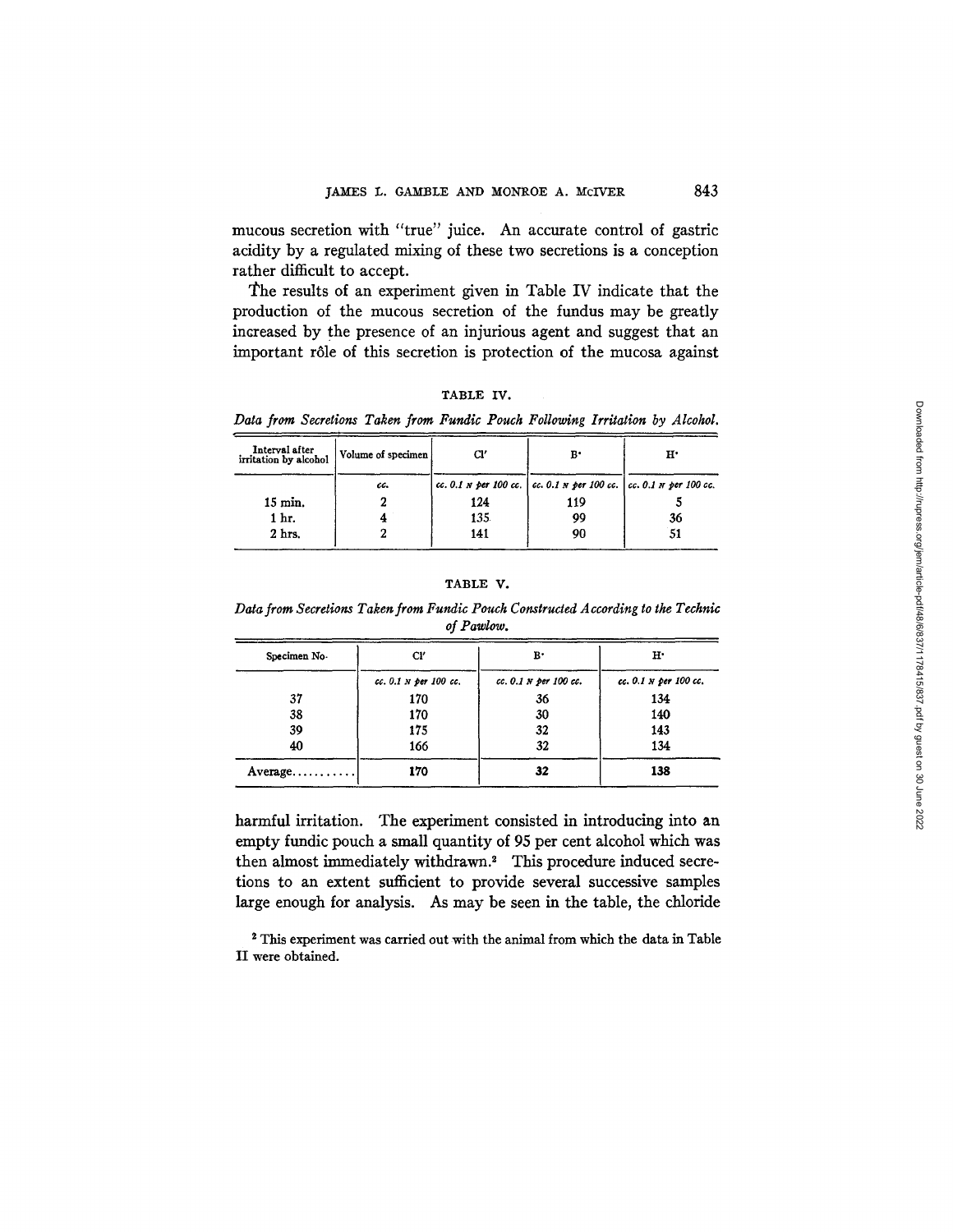ion concentration was greatly below the usual value and was almost covered by fixed base. Over an interval of 2 hours there occurred a considerable increase of chloride and a decrease of fixed base. These data suggest that measurements of fixed base as well as of chloride ion might be informative in the study of gastric anacidity.

In Table V are given data from several specimens taken from a pouch constructed according to the technic of Pawlow, by which vagus innervation of the pouch is preserved. The food given this animal was fish and the specimens were collected 4 hours after ingestion. As may be seen in the table the values found for chloride and fixed base agree fairly closely with those obtained from juice taken from the Heidenhain type of pouch.

In a third animal, a pouch was constructed in the region of the pyloric antrum and from it small amounts of a colorless and viscid secretion were obtained by prolonged catheterization. From a specimen composed of a number of separate collections, the following measurements per 100 cc. were obtained: B', 169 cc.  $0.1 \text{ N}$ , Cl', 158 cc. 0.1 N, K', 8.8 cc. 0.1 N, dried substance, 2.49 gm. The reaction of the material as determined colorimetrically was pH 8.4. Doubtless, however, this degree of alkalinity was in part due to loss of  $CO<sub>2</sub>$ . This secretion is thus seen to contain fixed base at approximately the concentration found for chloride ion in juice from the fundus of the stomach, and to owe its alkalinity to a slight recession of chloride ion from this level. The extent to which fixed base is in excess of chloride ion, 11 cc. 0.1 N, may probably be taken as an approximate measurement of bicarbonate ion. In Table II, as in Table I, it may be noted that the values for potassium being approximately stationary, variation in the amounts of fixed base is evidently referable to sodium. The specimen from the pyloric pouch contains potassium at about the level found in the secretions from the fundus. The probability that the mucous secretion of the resting mucosa of the fundus has the same composition as that of the pyloric antrum is thus indicated.

The above data describing the acid-base composition of the gastric secretions are graphically summarized in Fig. 1. In the diagrams, the anions compose the right-hand and the cations the left-hand column. The figure also contains a diagram of the acid-base composition of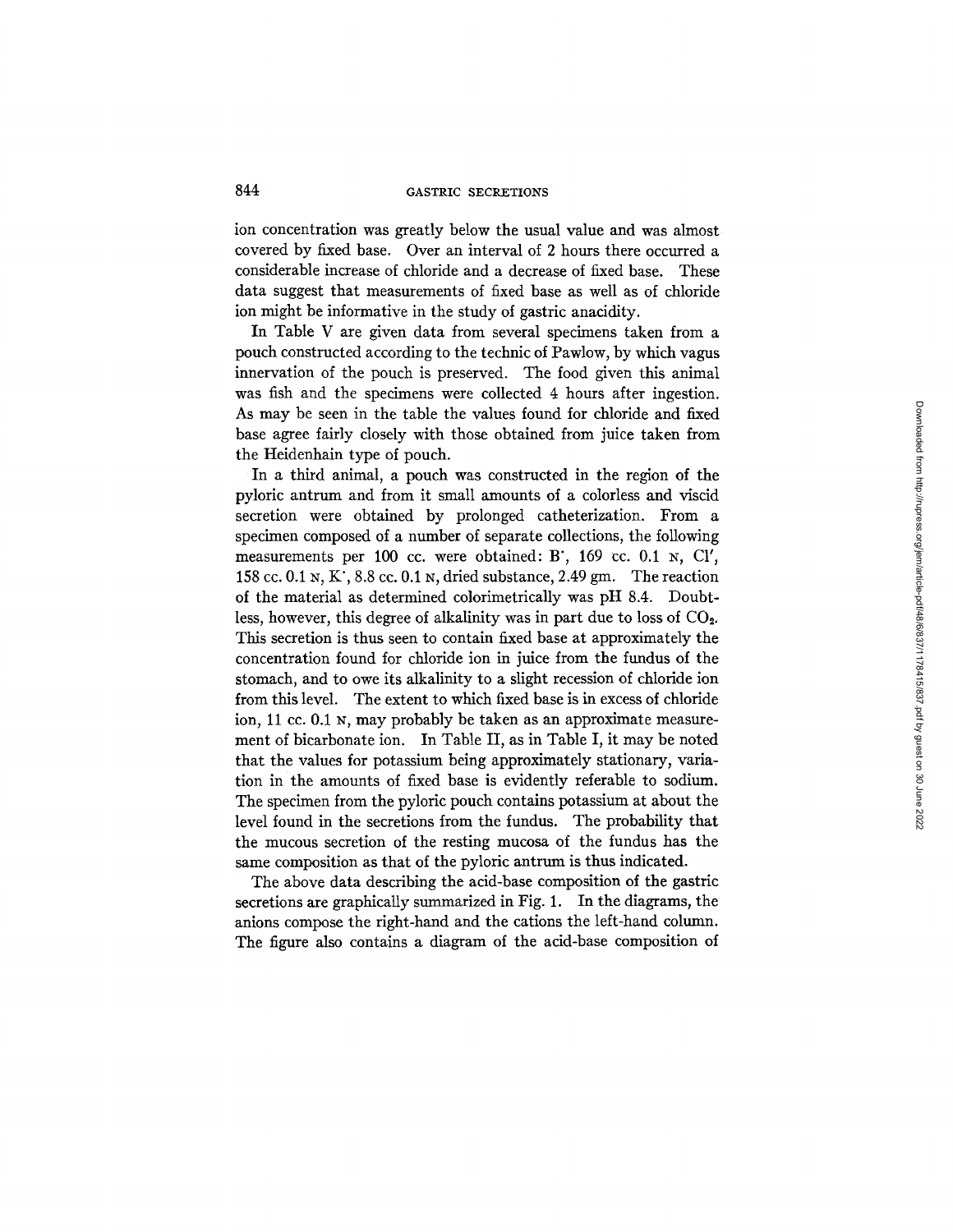**cat's blood serum. 3 The first three diagrams illustrate clearly the range of hydrogen ion concentration in secretions from the fundic pouch produced by change in fixed base in the presence of an approximately stationary concentration of chloride ion. It is perhaps interesting to note that whereas in the blood plasma the total ionic content is determined by the fixed base concentration owing to the** 





adjustability of the acid factor (HCO<sub>3</sub>'), in the secretions of the **gastric fundus this value is established by chloride ion and the movable factor sustaining acid-base equivalence (H') is on the base side of the diagram. An approximate isotonicity of gastric juice and blood** 

3 **Except for the bicarbonate value which is the average** of a few **measurements made in this laboratory, the data published by Baumann and Kurland (7) were used in constructing this diagram.**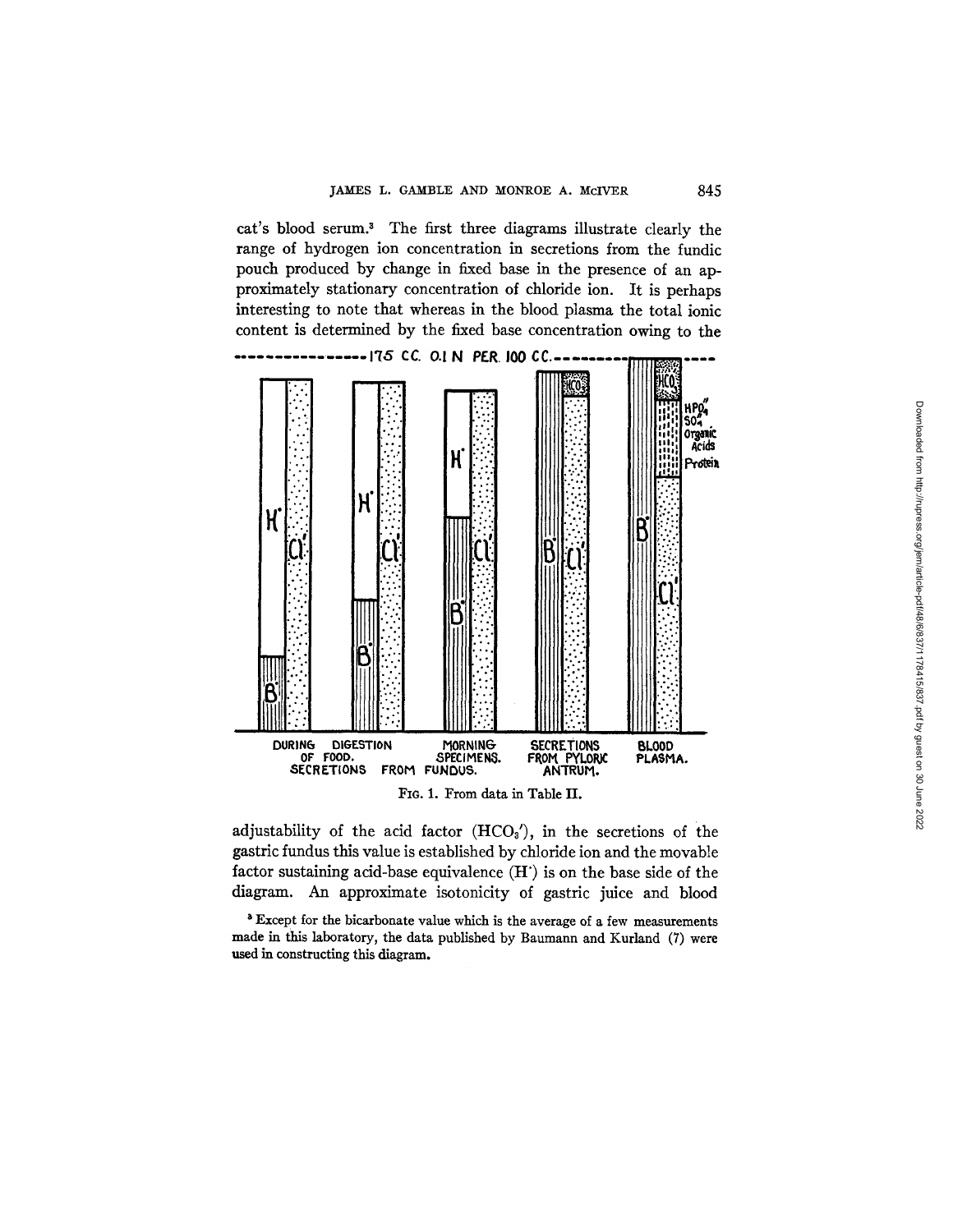serum has been indicated by measurements of freezing point depression. By comparing the heights of the diagrams in the figure it is evident that according to these data the total ionic content of cat's blood serum is appreciably greater than was found for the gastric secretions. A Donnan relationship between physiological solutions separated by secreting cells would not be expected. The fact, however, that the total of ions is here greater in the solution containing protein and that the chief anion chloride is found at higher concentration in the protein-free solution might be taken as a vague hint of Donnan control of at least the factors defining total ionic content.

A glance at the composition of the gastric secretions as displayed in these diagrams will make easily understandable the large withdrawal of fixed base as well as of chloride ion from the blood plasma which may occur when reabsorption of these materials is prevented. Irritant circumstances in a fasting animal, experimental obstruction of the pylorus for instance, may be expected to produce a relatively large amount of the alkaline mucous secretion. It is therefore not surprising that, as has been found, a chloride loss may be accompanied by more than half its equivalence of fixed base.

### SUMMARY.

The chief inorganic factors in secretions obtained from isolated pouches constructed in the fundus and in the pyloric antrum of the cat's stomach were found to be chloride ion and fixed base. In a series of samples obtained from the fundic pouch, chloride ion was approximately stationary at 165 cc. 0.1 N per 100 cc. During digestion of food in the stomach, secretions from the pouch contained fixed base in amounts varying considerably from an average of 47 cc. 0.1 N per 100 cc. Material allowed to remain in the pouch after the completion of food digestion in the stomach showed an increasing content of fixed base, to as much as 140 cc. 0.1 N per 100 cc. A stationary total ionic content of secretions of the fundus is thus seen to be sustained by the chloride ion concentration, and changes in hydrogen ion concentration to be caused by variation of fixed base. The differing amounts of fixed base found are regarded as probably due to admixture of a mucous secretion with the juice from the fundic glands. The alkaline secretion taken from a pyloric pouch contained